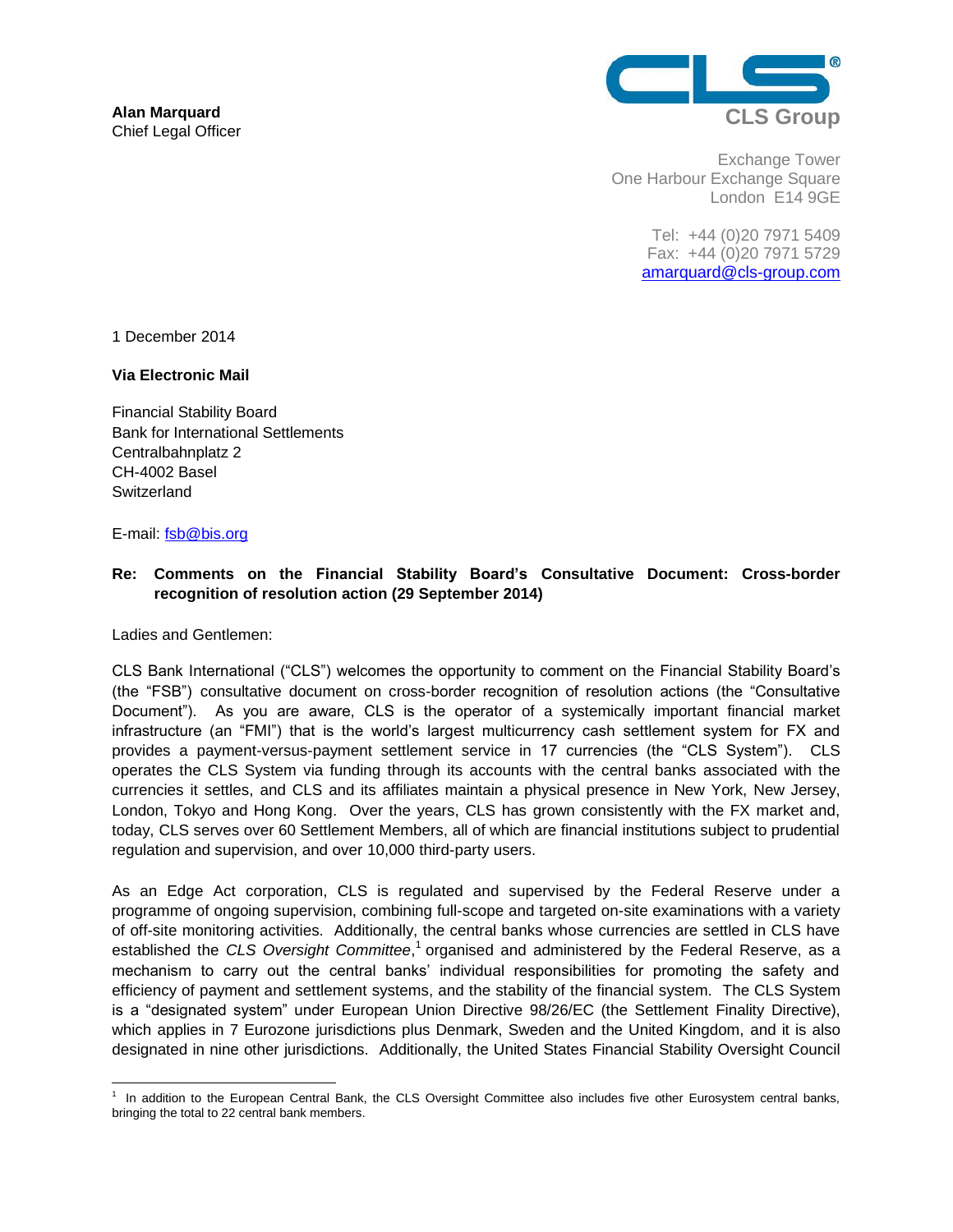has designated CLS as a systemically important financial market utility.

#### **Comments**

 $\overline{a}$ 

CLS considered the questions posed in the Consultative Document from the perspective of an FMI and its comments are therefore focused on (i) cross-border resolution proceedings applicable to FMIs and (ii) as regards resolution measures applicable to other types of financial institutions, the continuity of legal protections applicable to FMIs before, during and after an FMI-participant resolution.

# **Question 1: Are the elements of cross-border recognition frameworks identified in the report appropriate? What additional elements, if any, should jurisdictions consider including in their legal framework?**

As the Consultative Document highlights, the Key Attributes<sup>2</sup> require jurisdictions to establish transparent and expedited processes that would enable resolution measures taken by a foreign resolution authority to have a cross-border affect. CLS supports this requirement, as well as the proposed elements of crossborder recognition frameworks set forth in the Consultative Document.In particular, CLS supports element three which states that "the ability to refuse the recognition of foreign resolution should generally be limited to [stipulated] cases" because it reinforces that recognition should normally be granted, and should not be contingent upon reciprocity. (Consultative Document, Section 1.2.3).

CLS notes, however, that it is unclear whether the proposed elements are intended to extend to the resolution of an FMI that operates across jurisdictions. CLS recommends separate further analysis and consultation on that topic as the objectives in an FMI resolution, i.e., continuity and timely completion of the FMI's critical functions,<sup>3</sup> differ from those in the resolution of other types of entities. In undertaking such analysis, CLS highlights that in order to ensure uninterrupted service from and market confidence in a cross-border FMI in resolution, it must be clear which type(s) of resolution measures could apply to the FMI in its main jurisdiction, and any resolution measures taken must be given effect automatically pursuant to clear statutory language in all jurisdictions where the FMI has a presence (i.e., affiliate(s), branch(es)) or assets).<sup>4</sup> Moreover, to maintain the continuity of an FMI's service in resolution, resolution measures and statutes recognising foreign resolution measures must be crafted with a mind toward protecting the FMI's service, and should therefore include (i) powers to enforce contractual terms notwithstanding clauses for termination upon resolution,<sup>5</sup> and (ii) stays to protect the FMI's assets that are used for its systemically important function, wherever held. $6$ 

<sup>2</sup> FSB, Key Attributes of Effective Resolution Regimes for Financial Institutions (15 October 2014).

<sup>3</sup> *See* Key Attributes, II-Annex 1, Part I "Resolution of Financial Market Infrastructures," Section 1.1 (Objectives).

<sup>4</sup> CLS supports the approach contained in the UNCITRAL Model Law on Cross-Border Insolvency (the "UNCITRAL Model Law") discussed in the Consultative Document, which provides for the recognition of a debtor's "main" jurisdiction's insolvency proceeding in other jurisdictions where the debtor has a presence, upon application to the local court. *See* UNCITRAL Model Law, Chapter 3. However, CLS holds funds each day as a conduit for its members to complete funding associated with the settlement of foreign exchange transactions, and believes that in order for its members to maintain confidence that those funds would be used for their intended purpose during CLS's resolution, automatic and immediate *statutory* protection for its accounts (i.e., not dependent on judicial recognition) would be necessary in each jurisdiction where they are maintained.

<sup>5</sup> Some FMIs may use vendors, or even other FMIs such as RTGS systems, that are critical to the performance of their service, and therefore such third party's refusal to provide services would affect the financial community at large. Thus, CLS supports affording resolution authorities the flexibility to ensure the continued performance by third parties under their existing agreements with FMIs, assuming the FMI also continues to perform under such agreements.

<sup>6</sup> The principle of "no creditor worse off" should apply notwithstanding such stays, but as is explained in footnote 4, protections from creditor actions for an appropriate time period may be necessary to maintain market confidence while the resolution authorities resolve the FMI in an orderly way to prevent systemic disruption.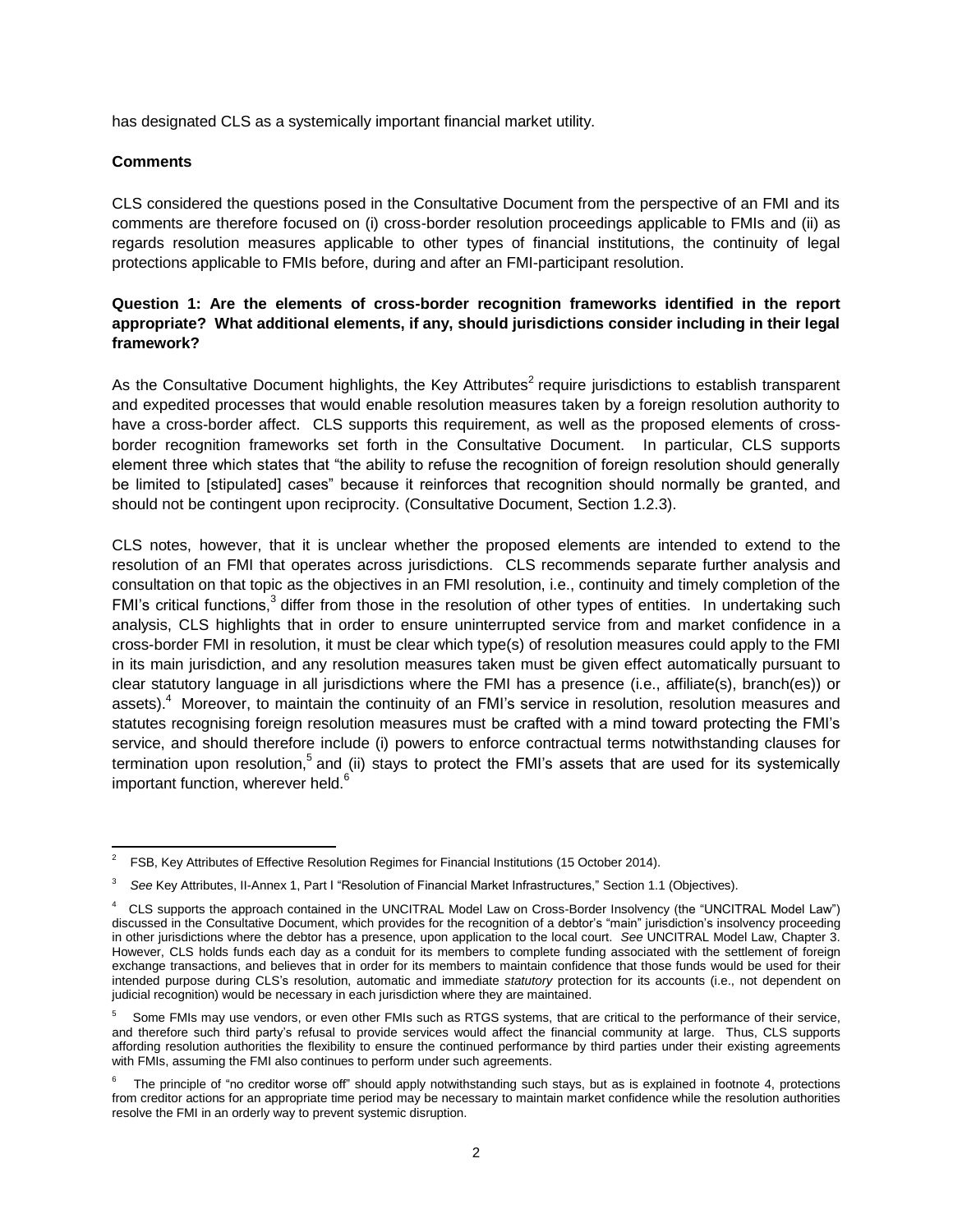Additionally, it is important that FSB members, in cooperation with individual FMIs' Crisis Management Groups ("CMGs"), carefully design resolution measures for FMIs to avoid unintended consequences. As the FSB highlights in the Key Attributes, resolution measures should not result in the revocation of licenses, authorisations, recognitions, legal designations or other protections on which FMIs rely.<sup>7</sup> The continuity of such protections before, during and after a resolution should be definitive, clear and transparent,<sup>8</sup> and therefore the authorities and CMGs must consider how these protections might be affected by an FMI's resolution in a foreign jurisdiction. FSB members must also be mindful of the potential for unintended consequences resulting from safe harbours from insolvency laws that may exist for certain types of contracts, particularly in the context of the resolution of an FMI that settles or clears transactions. Due to these complexities, resolution measures for FMIs require unique consideration and a special emphasis on certainty and international coordination in order for an FMI in resolution to maintain the confidence of its participants and thereby provide its critical services without disruption.

## **Question 3: . . . Is the effective cross-border implementation of any other resolution actions sufficiently relevant for the resolvability of firms that the FSB should specifically consider ways of achieving their cross-border enforceability?**

CLS agrees with the Key Attributes that "it is necessary that the firm in resolution…can continue to rely on services provided by FMIs…as long as it promptly performs its margin, collateral or settlement obligations", since such access may be critical to the success of the resolution. $9$  Accordingly, CLS believes that institutions that are participants in FMIs, as well as FMIs themselves, should take all necessary and appropriate actions to maximise the likelihood that continued participation will be possible. However, continued participation in a designated system by an entity in resolution should not jeopardise the legal basis of the system (FMIs must comply at all times with "Principle 1: Legal Basis") and it is therefore critical that the application of the fundamental legal protections to designated systems will not be called into question as a result of the resolution. For CLS, or any FMI that relies upon statutory finality protections and/or designations, careful implementation of cross-border resolution measures is therefore particularly important so that these protections are not unintentionally lost or called into question.<sup>10</sup> If there are doubts as to the continuation of such protections, in order to protect the system and its members and to limit the risk of systemic impacts, a designated system may well be forced to exclude the resolving entity from the system.

Like the FSB, CLS is aware that most jurisdictions do not currently have statutory powers to recognise, enforce or give legal effect to foreign resolution proceedings and therefore resolution proceedings commenced with respect to an entity in one jurisdiction can result in legal uncertainty with regard to the entity's offices, subsidiaries, branches or assets in other jurisdictions. (Consultative Document, Section 1.) When undertaking the implementation of cross-border resolution measures, FSB members must be cognisant that FMI participants may access the FMI's services via offices, subsidiaries, or branches outside of such participant's main jurisdiction. If protections are not carefully drafted and effective in each

 $\frac{1}{7}$ Key Attributes, II-Annex 1, Part I, at Section 4.6.

<sup>&</sup>lt;sup>8</sup> FMIs must comply at all times (even during resolution) with Principle 1 (Legal Basis) of the Principles for Financial Market Infrastructures, which requires that an FMI have "a well-founded, clear, transparent, and enforceable legal basis for each material aspect of its activities in all relevant jurisdictions."

<sup>9</sup> *See* Key Attributes, II-Annex 1, Part II "Resolution of FMI Participants."

<sup>&</sup>lt;sup>10</sup> As the FSB highlighted in the Key Attributes, "[j]urisdictions should ensure that laws and regulations applicable to FMIs should not prevent FMIs from maintaining the participation of a firm in resolution provided that the safe and orderly operation of the FMI is not compromised." Key Attributes, II-Annex 1, Part II, at Section 1.2. Other FSB publications have also underscored the need to consider these types of obstacles in the cross-border context. *See* Progress and Next Steps Towards Ending "Too-Big-To-Fail" (TBTF), at pages 3-4; *see also* Thematic Review of Resolution Regimes (11 April 2013), at page 10.